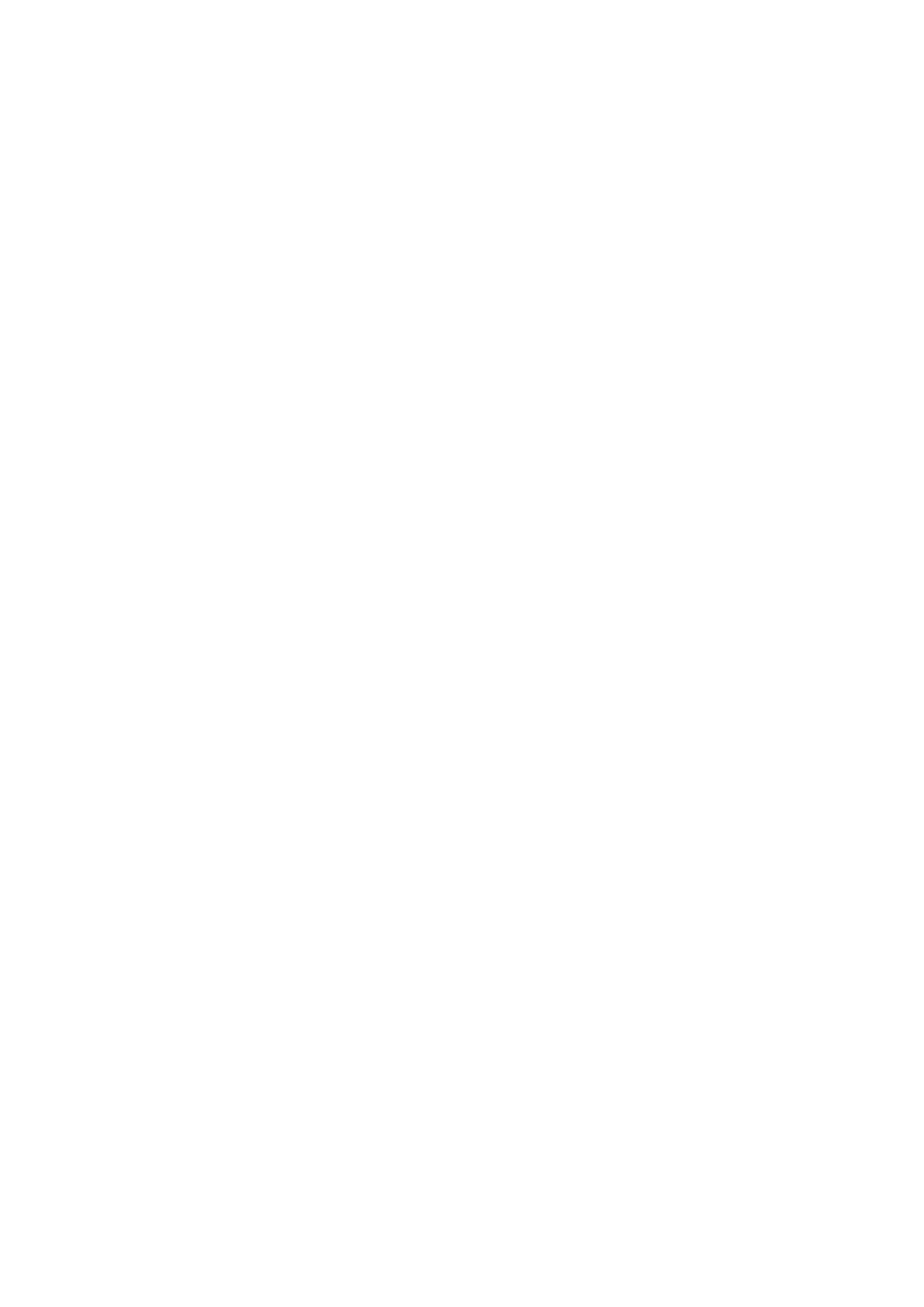## **1. Programme Committee and contact details**

**Federica Marelli-Berg** BHF Chair of Cardiovascular Immunology Head of Programme

**Amrita Ahluwalia** Professor of Vascular Pharmacology Programme Co-ordinator

**Adrian Hobbs** Professor of Cardiovascular Pharmacology MRes Co-ordinator

**Panos Deloukas** Professor of Cardiovascular Genomics

**Morris Brown** Professor of Endocrine Hypertension

**Andrew Tinker** Professor of Cardiac Electrophysiology

**Ken Suzuki** Professor of Translational Cardiovascular Therapeutics

## **Co-ordinator contacts:**

#### **Prof. Amrita Ahluwalia**

The William Harvey Research Institute Barts and The London School of Medicine and Dentistry Queen Mary University of London Charterhouse Square London EC1M 6BQ

Tel: +44(0) 20 7882 8377 Email: [a.ahluwalia@qmul.ac.uk](mailto:a.ahluwalia@qmul.ac.uk)

#### **Prof. Adrian Hobbs**

The William Harvey Research Institute Barts and The London School of Medicine and Dentistry Queen Mary University of London Charterhouse Square London EC1M 6BQ

Tel: +44(0) 20 7882 5778 Email: [a.j.hobbs@qmul.ac.uk](mailto:Email:%20a.j.hobbs@qmul.ac.uk)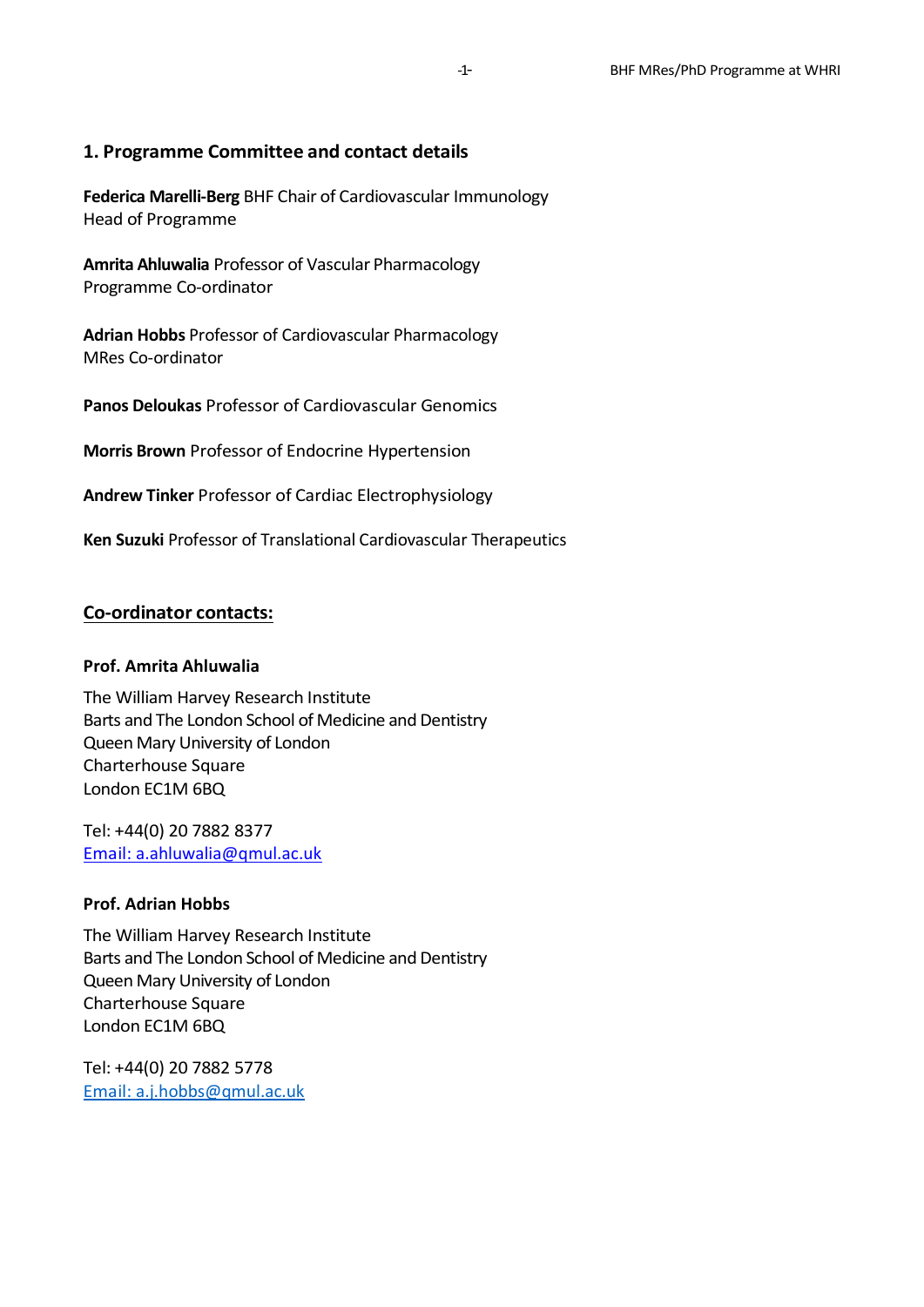#### **2. Strategic aims for the BHF 4-year PhD Programme**

Addressing unmet need in cardiovascular (CV) disease is a primary research priority at Queen Mary University of London (QMUL). Delivery of this aim is focused within the unique research training environment at the William Harvey Research Institute (WHRI), with ≈500 clinicians, scientists and students focused on CV, inflammation and endocrinology translational therapeutic innovation. The WHRI was recently recognised in 2015 by the 'Putting UK Pharmacology on the Map' award from the British Pharmacological Society for Outstanding Contribution to Development of Medicines. The rebuilding of St Bartholomew's Hospital places the WHRI, one of the largest multidisciplinary pharmacological research institutes in the world, adjacent to the new £400m Barts Heart Centre which is the unified tertiary centre for North London. The localisation of the 100,000 Genomes Project, one of the key research initiatives of the current UK Government, at the WHRI is a reflection of our International leadership in genomic medicine. Together, these attributes offer a fantastic platform of 'gene to patient' for an integrated state of the art translational research training programme with the scale of one of the largest heart hospitals in Europe (80,000 patient episodes per year).

WHRI has an excellent international reputation in CV research training of MRes and PhD students. Former students and fellows include Professors at Yale, Singapore, Frankfurt, Washington, and institutions throughout the UK, as well as CEOs and R&D Directors of major companies worldwide. The platform of our Barts NIHR CV Biomedical Research Centre (BRC; 2017-2022; £6.5m) enabled us to create a Translational CV Medicine Academy. Our BHF funded PhD Students will join this academy bringing together clinicians and scientists at all training and fellowship levels creating a focused translational career support framework. Students of the highest calibre will receive training from the molecular and cellular level, through in vivo models to healthy volunteer- and patient-based studies, and also getting an opportunity to learn about and experience state of the art approaches to 'big data' encompassing genomics, bioinformatics and the potential of artificial intelligence in this setting . Together, these attributes offer a fantastic environment for a BHF PhD scheme delivering **a unique pharmacology and genomics-based, multidisciplinary MRes/PhD programme, aimed at training the next generation of experts in therapeutic innovation and future leaders in the field of CV science.**

#### **2.1 Overview of the 4-Year Training Period**

Our 4-year training programme, developed from a highly successful MRes course (in cardiac and vascular medicine), will equip MRes/PhD graduates with a breadth of scientific knowledge coupled with a strong grasp of laboratory techniques, a robust understanding of scientific method and approach and the ability to critically appraise their own and others' work. These attributes alongside our highly supportive environment will build the confidence and ambition to move to post-doctoral positions in pre-eminent groups. A cornerstone of our course will be training in integrative genomics, physiology and pharmacology, regenerative medicine and bioinformatics with the goal of therapeutic innovation connecting bench at the WHRI directly to the bedside at Barts Heart Centre.

## **2.1.1. Structure of the course**

The 4-year Programme will involve a 12 month MRes course followed by a 3-year research project leading to a PhD degree. The Programme will benefit from our experience of running such courses over the last 15 years, including an MRC MRes/PhD in vivo programme (2002-2006, 2008-2010, 2012-2015) that has trained 28 students to MRes, of which 22 entered full PhD training, 18 within the WHRI, and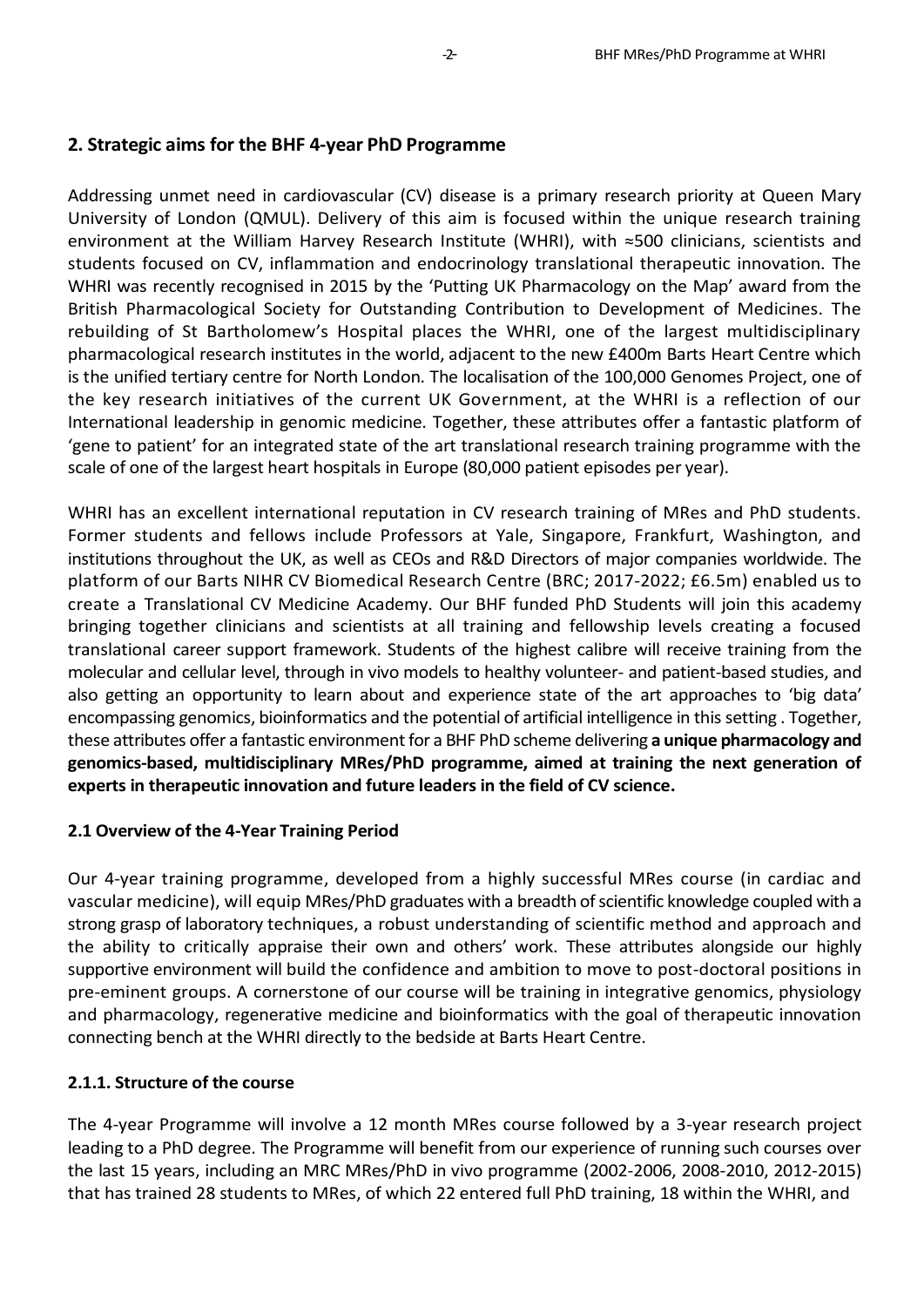our previous and current BHF 4 year MRes/PhD programme with 8 students completed, 3 in write-up mode, 4 in their final year of their PhD, 4 students in the 2nd year of their PhD studies, 5 in their 1st year, and 4 currently studying for their MRes.

The WHRI initiated a 4 year PhD programme funded by a EU Integrated Training Network (co-ordinator, Perretti) in April 2016. The wider School of Medicine & Dentistry (SMD) also holds a 4 year MRC MRes/PhD programme with University of Southampton, and is part of the 4 year BBSRC LIDo (London Interdisciplinary Doctoral) training programme.

All laboratories and formal teaching rooms supporting this PhD programme and the multi-user facilities of the Institute (Genome Centre, Biological Services Unit, Flow Cytometry and Proteomic Facilities and in vivo designated laboratories) are located within the same building, ensuring minimum disruption to the students' training because of the need to travel.

## **2.1.2. Year 1, MRes**

The MRes course will offer a significantly enhanced version of our current successful programme and will provide a fundamental understanding in basic and translational CV science and associated skills before students proceed to a more in-depth training programme with a strong emphasis on fundamental processes from genetics to integrated disease models and therapeutic innovation. The students' training will benefit from many interdisciplinary research strands, ranging from cardiometabolic diseases to immunology/inflammation (taking advantage of our newly created Centre for Inflammation and Therapeutic Innovation, CITI), cancer and bioengineering, drawing upon expertise and research excellence across QMUL. All laboratories and formal teaching rooms supporting this PhD programme and the multi-user facilities of the Institute (Genome Centre, Biological Services Unit, Lipidomics Unit, Flow Cytometry and Proteomic Facilities, and in vivo designated laboratories) are located within the same building. The year is divided into distinct sections in which the first 4 months will be dedicated to acquisition of essential skills (Essential Skills Course) followed by 8 months dedicated to laboratory-based research projects. The MRes course will carry 180 credits, with 60 being allocated to the taught elements and 120 credits to the research projects. At the end of Year 1, students will be awarded an MRes degree (pass, 50%; merit 60-69%; distinction ≥70%).

## Essential Skills Course (October-December)

The Essential Skills Course will begin with a one week Induction in which students will be provided with an overview of the research at the WHRI and training in: i) presentation skills, report writing, time and performance management, data analysis, and laboratory health and safety; students will also undertake the Home Office personal licence training course within the first few weeks of the MRes to gain formal experience and expertise in *in vivo* research. The semester is then broken up into three principal taught components: (1) Molecular mechanisms, genetics and bioinformatics (2) Inflammation, and (3) Cardiovascular physiology & pathology. These comprise lectures in genomics, vascular aspects of inflammation, pharmacology and therapeutics of CV disease with a focus upon drug discovery. Weekly journal club sessions (formerly assessed) and masterclasses through 'meet the expert' sessions are used to disseminate and critically appraise cutting edge research in cardiac and vascular medicine. Interspersed within these teaching blocks are Practical Skills sessions, providing specific training in key core laboratory methodologies including high calibre molecular biology and genomics, bioinformatics, basic cellular immunological methods (e.g. FACS analysis), hands-on animal model in vivo experience and other CV research techniques.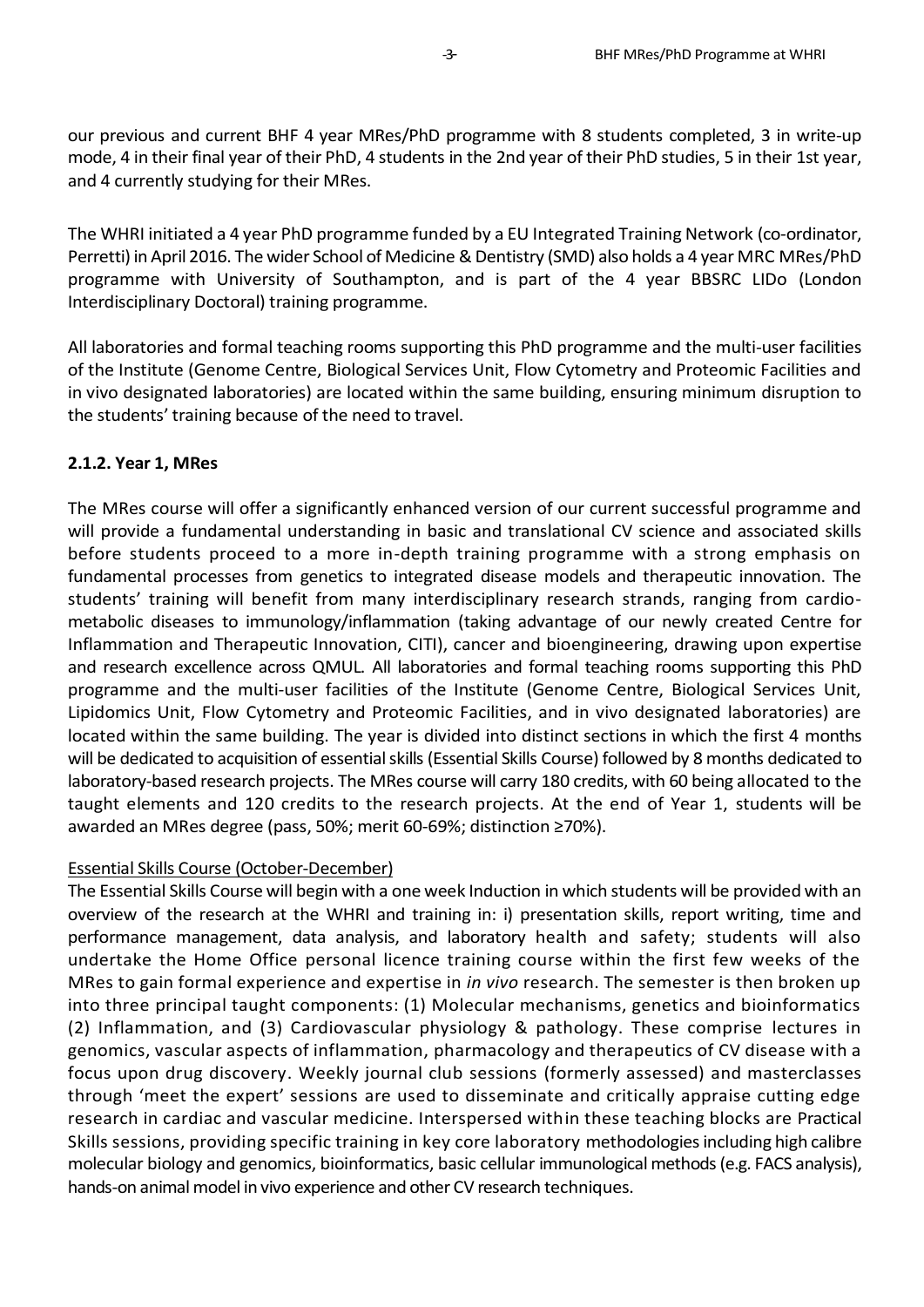In addition to the above we offer workshops in discovery science. The students will attend a virtual lab meeting in which potential experimental approaches (e.g. genetic, biochemical, in vivo models etc.) to investigate a novel observation (e.g. unexpected effect of a drug) will be discussed. Each student will then contact local experts in specific experimental approaches identified to discuss practical aspects including cost, time, and facilities required, likelihood of success and risks of the chosen approach (e.g. generation of a novel transgenic mouse line). These will be presented at a second virtual lab meeting. An e-booklet will be produced from the students' work and discussions. This workshop, which the Programme Head has previously successfully run, aims at developing a 'critical experimental mind' capable of combining theoretical and experimental approaches in a practical way. This course will also provide an additional opportunity for the students to visit a number of laboratories within the organization helping to develop their multi-disciplinarity.

## Research Projects (January-September)

The students will choose one (30 week) or two (15 week) projects from a wide selection presented by the named supervisors (project outlines made available mid October with decisions due mid December). Developing supervisors will act as secondary supervisors, adding a further layer of training to our programme. Students will be required to select projects in different areas and/or involving different experimental skills, with encouragement for one project to involve experimental animals building upon the training of the Home Office course. Evaluation of the projects will be based on a written project report (5,000 words), an oral presentation and a viva.

## **2.1.3. Years 2-4, PhD (matching students to their PhD projects)**

By the beginning of May in each year the students will be presented with a portfolio of PhD projects in the form of 2 page summaries prepared by the PIs named in this application with an emphasis on interdisciplinary research. We propose to continue our successful system in which students select their projects through an iterative process of mutual agreement with supervisors then send their choices to the Programme Committee who will confer with supervisors and decide final project placements. The Programme Committee will favour studentships that promote new collaborations among PIs, and between WHRI and the wider SMD/QMUL, and those focused on therapeutic innovation. Once students and supervisors have been assigned, students will work with supervisors during a 2 week timetabled period to develop the 2 page summaries into full applications, providing students with experience in grant writing. By August the Programme Committee will forward the completed projects to the BHF for approval. Students and projects will be in place from October.

## **3. William Harvey Research Institute, Barts and the London School of Medicine**

## **3.1. Cardiovascular Research at Barts and the London School of Medicine and Dentistry**

Since 2000, Barts and The London School of Medicine and Dentistry (SMD) has transformed its research performance with the appointment of more than 40 new chairs, new buildings, and laboratory refurbishments including all those of WHRI. The University has made a major strategic investment of £25m in the Heart Centre for translational research and clinical studies at Charterhouse Square. The WHRI is also adjacent to the £400m rebuild of Barts Hospital that has created the integrated translational Barts Heart Centre serving a population of 6 million in north east London, an area with some of the worst rates of CV disease in the UK.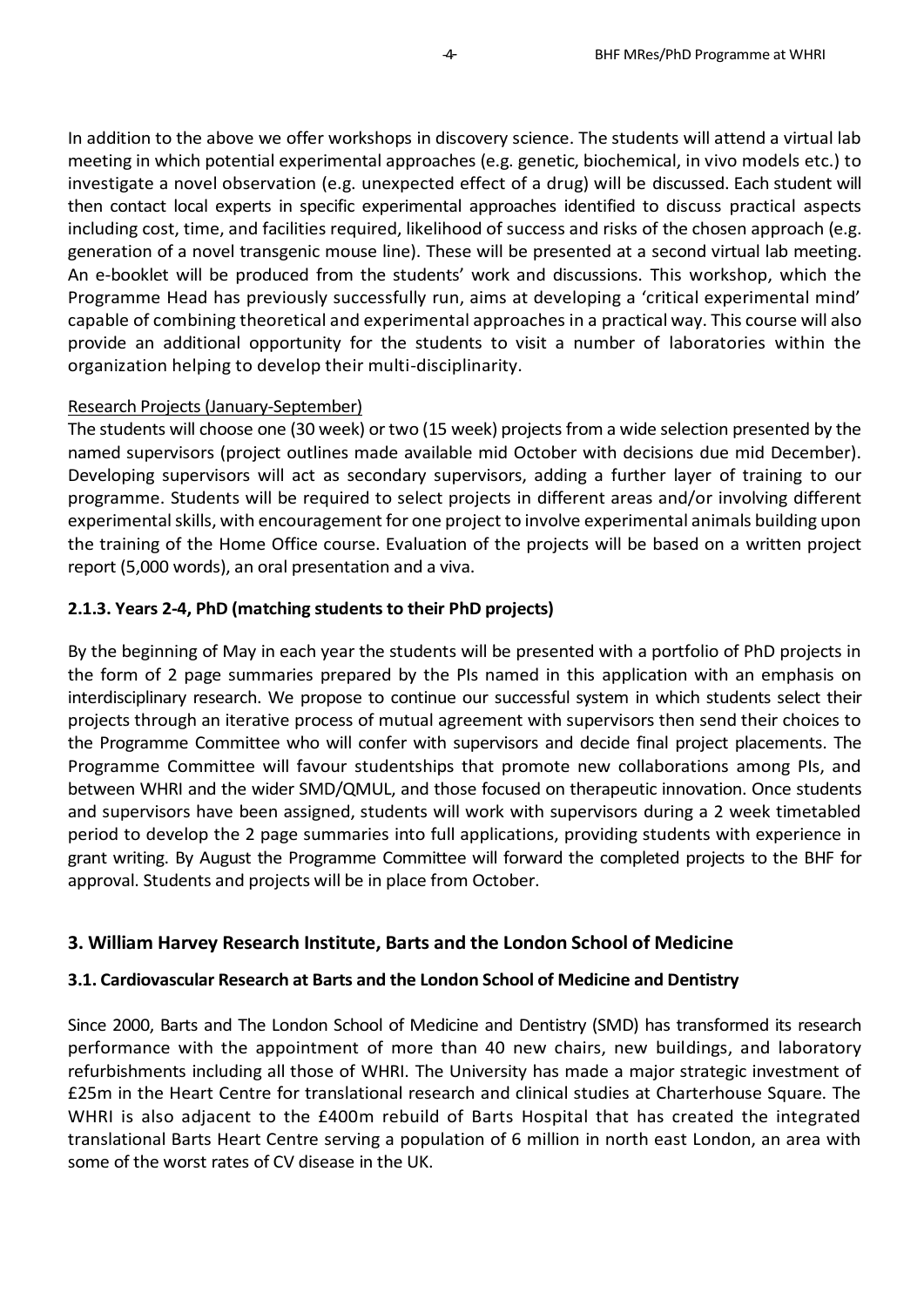QMUL is also part of the UCL partners Academic Health Sciences System, and together with UCL will engage in the CV element of the Crick Institute. In addition, the WHRI hosts the 100,000 Genomes Project focused on rare CV disease, is part of the MRC e-Health Centre (The Farr Institute, for which we provided the CV strategy) and are establishing 4 new CV chairs at the Barts Heart Centre, providing substantial added value to this proposal. Our aim is to make Barts Heart Centre/WHRI a premier global centre for translational research and the ideal place to train the highest calibre students in CV therapeutic innovation.

In the REF2014 90% of our research was rated as world leading or internationally excellent placing us amongst the top tier of UK universities. In the period of 2013-2015 the WHRI generated £86M for CV research alone. In addition, the WHRI has recently received investment of £10.3 million in translational CV research, which is adding value and depth of supervision with new Chairs. Since 2010 the proposed supervisors have published over 24 papers in Nature Journals, Science, the New England Journal of Medicine and the Lancet and three of our faculty are amongst the Thomson Reuters Top 1% of Most Highly Cited Researchers and 6 are Fellows of the Academy of Medical Sciences. Their work has changed National and International guidelines for CV clinical care.

Taken together WHRI and QMUL provides a tremendous multidisciplinary environment and genuinely interactive scientific community with a strong focus upon innovative CV research from which the BHF Students will benefit greatly. During their PhD studentships they will be exposed to a unique combination of research skills including: gene discovery, function and the latest bioinformatics approaches to evaluating human gene knockouts and the druggable genome (Barnes, Brown, Caulfield, Deloukas, Munroe, Smedley, van Heel); heart electrophysiology (Tinker), stem cell biology and therapy (Mathur, Suzuki); deeper phenotyping, and advanced in vitro and vivo imaging in both models and humans, e.g. flow assays, intravital and confocal microscopy (Cooper, Chapple, Nourshargh, Perretti, Rot); integrated models of disease including shock and trauma, atherosclerosis, kidney disease, diabetes, metabolic disease, chronic inflammation, angiogenesis, and chimeric mouse/human models; translational healthy volunteer-and patient-based studies (Ahluwalia, Brown, Caulfield, Hobbs, Hodivala-Dilke, Korbonits, Marelli-Berg, Petersen, Thiemermann, Warner, Yaqoob). To fully realise the research platform of 80,000 patient episodes at the Barts Heart Centre we have incepted generic consent for life course longitudinal follow-up of patients, combining data from primary care, hospital episodes, registries (we now host the National Institute of CV Outcomes Research) in a single pseudonymised data centre with the option to recall for research up to 4 times per year. This offers a tremendous platform for this PhD proposal offering "big data" analytics and interrogation of artificial intelligence opportunities in this setting to allow selection of niche patient groups for PhD programmes and leveraging our MRC Electronic Health Centre "The Farr Institute" and links with the 100,000 genomes project.

The major research areas that will host the BHF MRes/PhD students are listed below.

## 3.1.1. Cardiovascular Genomics into Healthcare (Barnes, Brown, Caulfield, Deloukas, Kelsell, Munroe, Petersen, Tinker, van Heel )

A key strength of this PhD proposal is our genomics of CV disease programme focused on both rare and common disease. Our recruitment of Deloukas who has discovered over 60 genes for coronary heart disease, and Brown, who is internationally renowned for work on the somatic genomics and deeper phenotyping in adrenal hypertension, creates real synergy with Munroe and Caulfield. They have co-led International Consortia to the discovery of over 100 common and rare gene variants affecting blood pressure (BP) and over 50 loci for heart rate and ECG phenotypes (Tinker).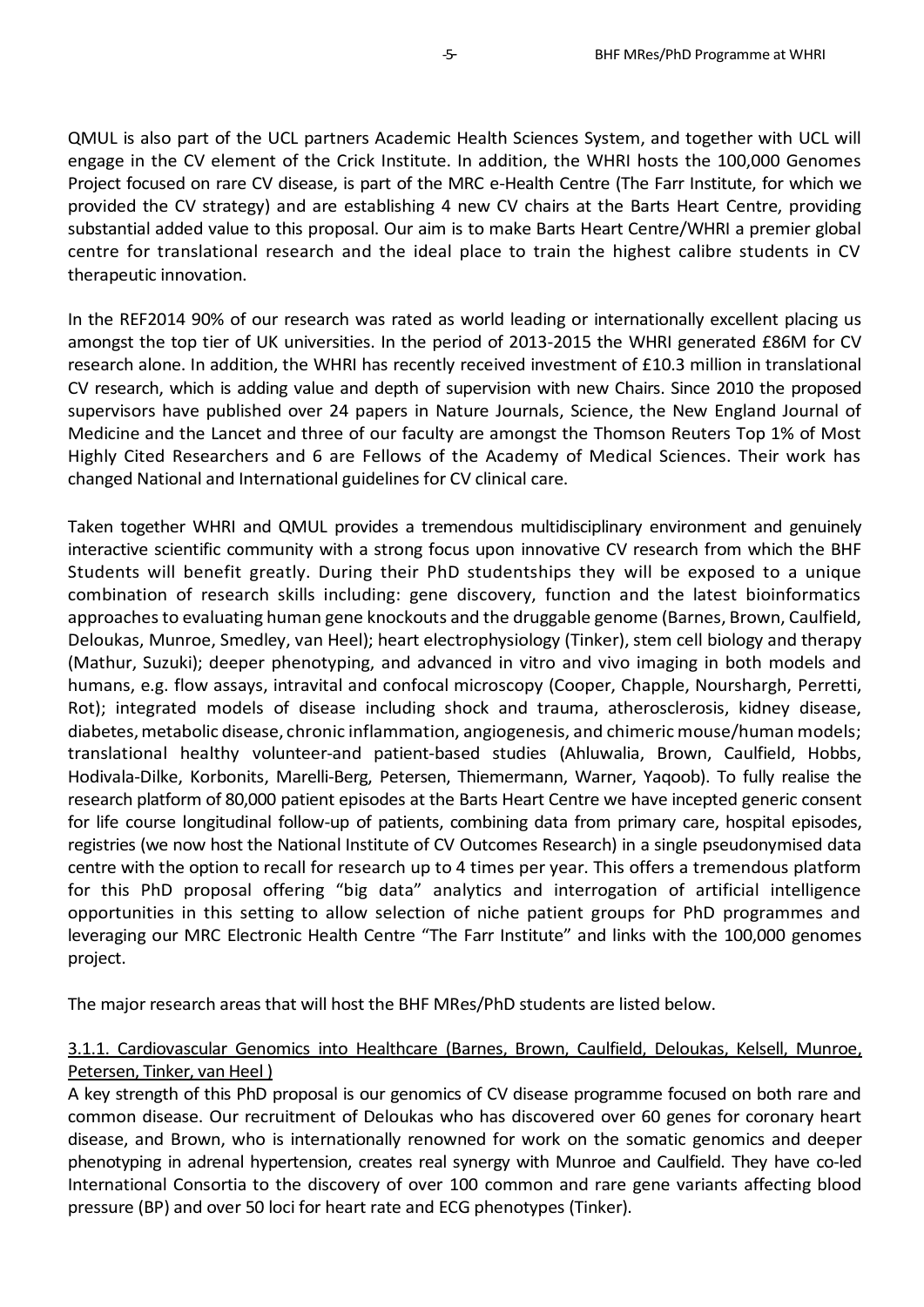We co-lead the BHF funded UK Cardio-metabolic consortium which genotyped part of the 500,000 UK Biobank participants alongside imaging (£39m for CV Magnetic Resonance Imaging of 100,000 led by Petersen) and the East London Genes for Health next generation sequencing identifying human knockouts as a means of defining drug targets (van Heel) offering a tremendous platform for PhD studentships. This is set alongside a BHF programme in rare disease investigating the molecular bases of arrhythmogenic right ventricular cardiomyopathy and scientific leadership of the 100,000 Genomes Project (Caulfield, Kelsell, Munroe). With BHF (£1.4M) programme support, Tinker is investigating how ion channel and signalling protein function underlie cardiac arrhythmia which links through to our large clinical activity by using atrial explants and human inducible pluripotent stem cells for single cell transcriptomics and electrical behaviour analysis. Our leadership of the MRC-funded International Mouse Phenotyping CV Phenotyping programme (Munroe) to generate ~250 murine models using the latest gene editing technologies (CRISPR/Cas9) provides the opportunity to rapidly generate rare and common variant specific models alongside deeper CV phenotyping for a range of PhD projects. Our stateof-the art bioinformatics capabilities established by our NIHR CV BRU include evaluating druggability and repurposing opportunities (Barnes) and offer further opportunities for PhDs focussed upon therapeutic innovation.

## 3.1.2. Cardiovascular therapeutic innovation (Ahluwalia, Caulfield, Hobbs, Mathur, Suzuki, Thiemermann, Warner, Yaqoob: developing supervisors; Dalli, Henson)

Our multidisciplinary PhD environment offers opportunities to drive therapeutic innovation and translate these through early phase mechanistic studies; examples being our identification of genetic variants in pathways for NO generation and the natriuretic peptide system linked to Ahluwalia's BHFfunded preclinical and clinical characterisation of inorganic nitrate in hypertension, hypercholesterolaemia and coronary artery disease and Hobbs's development of novel mimetics for natriuretic peptide C also funded by the BHF. Our research into bioactive lipids is hugely enhanced by our recently established (£0.7M, QMUL) lipidomics unit (Dalli, Henry Dale Fellow) and work on associated anti-platelet assays (Warner). In organ protection Thiemermann and Yaqoob are repositioning existing drugs, with preclinical and clinical trials such as of the anti-malarial artesunate for ischaemia and reperfusion injury in major trauma (Wellcome Trust and Department of Health). In regenerative medicine, Suzuki is investigating the potential of stem cell transplantation for the treatment of heart failure and novel approaches to stem cell-sheet delivery (BHF programme grant). This programme complements and extends clinical research into bone marrow stem cells in heart failure and post-MI, funded by the UK Stem Cell Foundation and a new EU FP7 multicentre programme headed by Mathur (€11M).

## 3.1.3. Cardiovascular inflammation and angiogenesis (Hodilva-Dilke, Marelli-Berg, Mauro, Nourshargh, Perretti: developing supervisors; Cooper, Longhi, Nightingale, Whiteford, Rot)

Our CV inflammation programme offers a unique training environment with international leaders such as Nourshargh (Wellcome Trust Senior Investigator) in microvascular research who uses 4D analyses to follow cell trafficking in conditions such as, ischaemia-reperfusion injury, and determine roles for endothelial cell junctional molecules, such as PECAM-1, ICAM-2 and JAM-A. In complementary work, Perretti is researching neutrophil regulation on tissue-protective pathways, including extracellular vesicles and soluble mediators, as leads for novel anti-inflammatories (commercialised leads for melanocortin receptors) in myocardial infarction and vascular inflammation. Marelli-Berg (BHF Chair and programme grant) is investigating the pathways by which T cells reach the heart to cause inflammation and how to therapeutically modulate these in heart transplantation and myocarditis. Hodivala-Dilke (CRUK programme) offers excellent PhD opportunities in the mechanisms underlying angiogenesis, the roles of integrins, and how gene dosage affects these processes.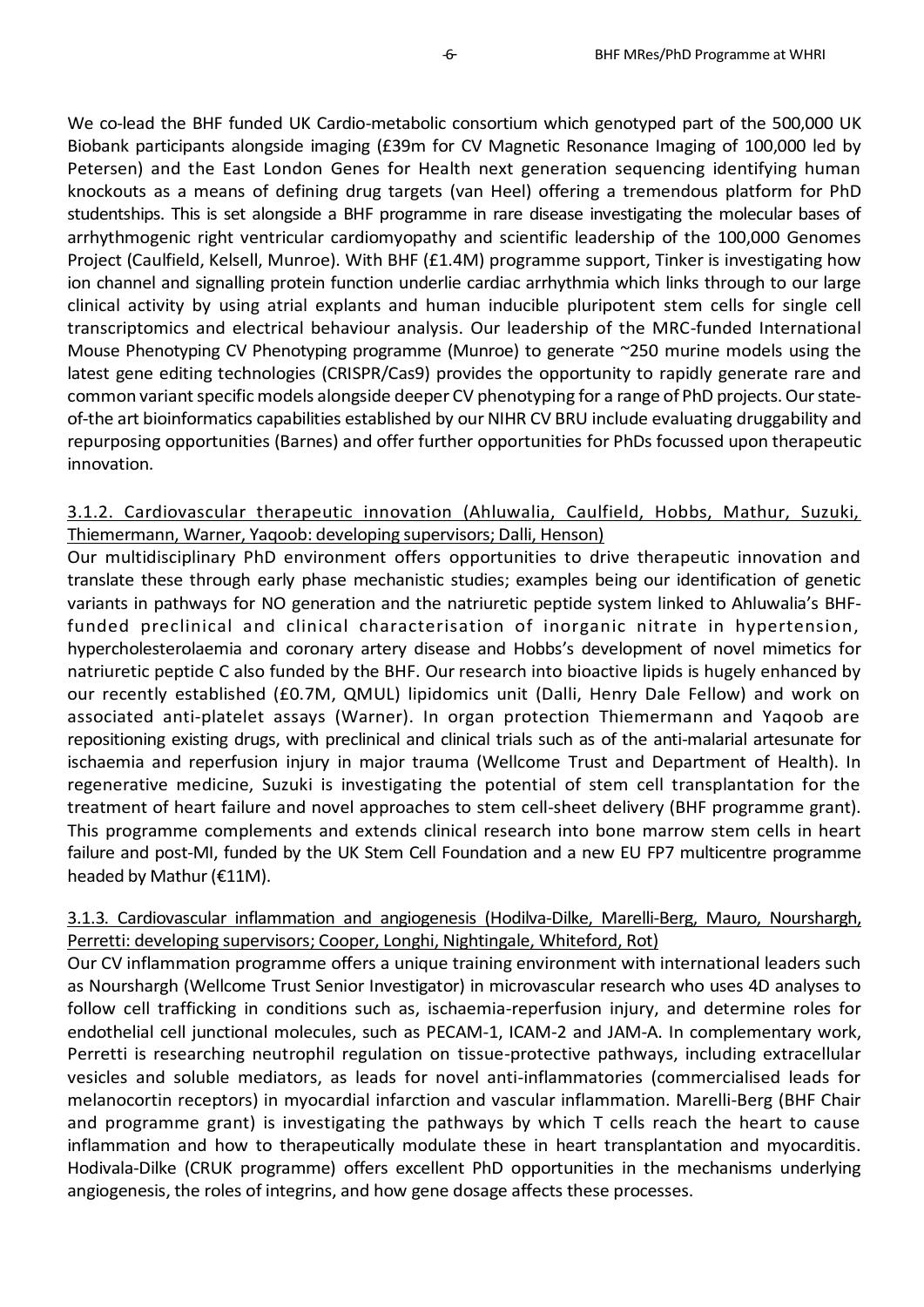3.1.4. Cardiovascular device innovation (Lee, Mata, Mathur, Petersen) With £3.5m of investment from the Barts Charity this interdisciplinary PhD programme of CV research will also benefit from our plans to create an integrated one stop centre for device innovation at the Barts Heart Centre bringing our CV clinicians and bioengineers together in a single experimental environment. Students will have the opportunity to conduct projects within this new facility, gaining first-hand experience of device innovation, development and clinical translation. With researchers at the Barts Heart Centre the QMUL Institute of Bioengineering (led by Mata), coupled with computer science and engineering has led development and translation of non-contact mapping to identify triggers of atrial fibrillation enabling precision targeting of ablation dramatically improving outcomes. In addition, there are interdisciplinary opportunities for investigation of a new coronary 'smart scaffold' (combination of biologics and biodegradable stent) in de novo Coronary Artery Lesions (EU FP7 €5.3m) where we will shortly initiate a first in man trial (Mathur). This and other interdisciplinary strands will also be complemented by the QMUL Life Science Initiative, which is supporting cross cutting activity with particular relevance to this application in the areas of bioengineering, computational biology, and genomic medicine to address fundamental questions in post-genomic population health [\(http://www.qmul.ac.uk/lifesciences/\).](http://www.qmul.ac.uk/lifesciences/).)

## **4. List of named principal supervisors of the programme**

## **Amrita Ahluwalia – Professor of Vascular Pharmacology**

## **Co-Director of the William Harvey Research Institute**

*Research Field:* Investigations into the role of vascular inflammation in the pathogenesis of cardiovascular disease. The biology of nitrates and the pharmacology of bradykinin receptors in controlling cell trafficking and vascular reactivity.

#### Email: [a.ahluwalia@qmul.ac.uk](mailto:a.ahluwalia@qmul.ac.uk)

## **Michael R. Barnes, PhD - Director of Bioinformatics, NIHR Cardiovascular BRC**

*Research Field:* Computational Biology and Bioinformatics focused on Drug Discovery and Translational Research, building on 14 years pharma R&D experience. Active research across multidisciplinary fields, including systems biology and pathway approaches to the analysis of genetic and genomic data for target discovery, drug repositioning and biomarker identification. Development of cardiovascular clinical databases enabling data integration for stratified medicine development. Studies of cardiovascular disease pathology and drug pharmacogenetics using next-generation sequencing technologies (RNA-seq, Exomes, Chip-seq, Whole genomes).

#### Email: [m.r.barnes@qmul.ac.uk](mailto:m.r.barnes@qmul.ac.uk)

## **Morris Brown – Professor of Endocrine Hypertension**

*Research Field:* Investigations into pathogenesis and treatment of aldosterone-producing adenomas of the adrenal. The discovery and role of somatic mutations, and of zona glomerulosa selective gene expression.

Email: [morris.brown@qmul.ac.uk](mailto:morris.brown@qmul.ac.uk)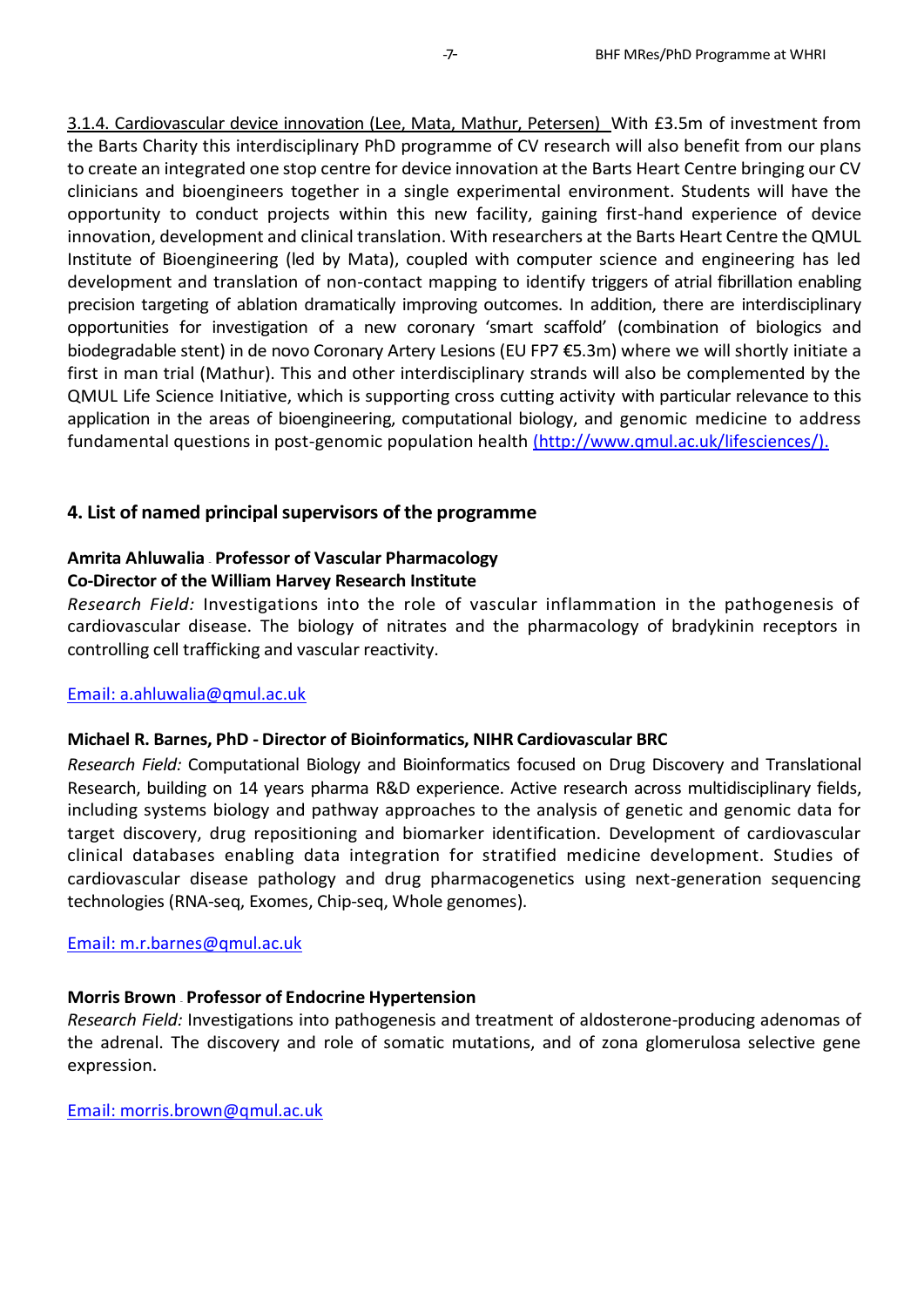#### **Livia Carvalho – Lecturer in Neuropsychopharmacology**

*Research Field:* Dr Carvalho's research focuses on investigating the biological pathways involved in the role of glucocorticoid hormones and pro-inflammatory cytokines in the biological effects of stress, the pathogenesis of depression, and the molecular mechanisms of antidepressant drugs.

Email: [l.carvalho@qmul.ac.uk](mailto:l.carvalho@qmul.ac.uk)

#### **Mark Caulfield - Professor of Clinical Pharmacology Co-Director of the William Harvey Research Institute**

*Research Field:* Translational research programme is focused on elucidating the genetic basis of blood pressure and related phenotypes with the aim of identifying new therapies and translating them into clinical trials.

#### Email: [m.j.caulfield@qmul.ac.uk](mailto:m.j.caulfield@qmul.ac.uk)

## **Paul Chapple – Professor of Molecular Cell Biology**

*Research Field:* Understanding the role of molecular chaperone and other cellular protein quality machineries in human health and disease.

#### Email: [j.p.chapple@qmul.ac.uk](mailto:j.p.chapple@qmul.ac.uk)

#### **Dianne Cooper - Lecturer & Arthritis UK Research Fellow**

*Research Field:* My research is focussed on understanding the multi-faceted biological functions of galectins and their interlink with other pivotal mediators in inflammation-driven pathologies with specific emphasis on leukocyte recruitment and whether galectins have a role in the persistence of inflammatory infiltrates in chronic inflammation.

#### Email: [d.cooper@qmul.ac.uk](mailto:d.cooper@qmul.ac.uk)

## **Jesmond Dalli – Reader in Molecular Pharmacology & Sir Henry Dale Fellow**

*Research Field:* My translational research is focused on the structural elucidation of omega-3 polyunsaturated fatty acid-derived bioactive lipid mediators, assessing their cellular targets and the molecular mechanisms through which these mediators exert their actions in the resolution of inflammation.

#### Email: [j.dalli@qmul.ac.uk](mailto:j.dalli@qmul.ac.uk)

## **Panos Deloukas - Professor of Cardiovascular Genomics**

*Research Field:* Our group investigates the molecular basis of complex traits in humans focusing on coronary heart disease (CHD) and related cardiometabolic traits. To identify the functional variants underlying CHD risk we are integrating genetic findings with gene expression and DNA methylation QTL maps as well as open chromatin maps in relevant cell types.

Email: [p.deloukas@qmul.ac.uk](mailto:p.deloukas@qmul.ac.uk)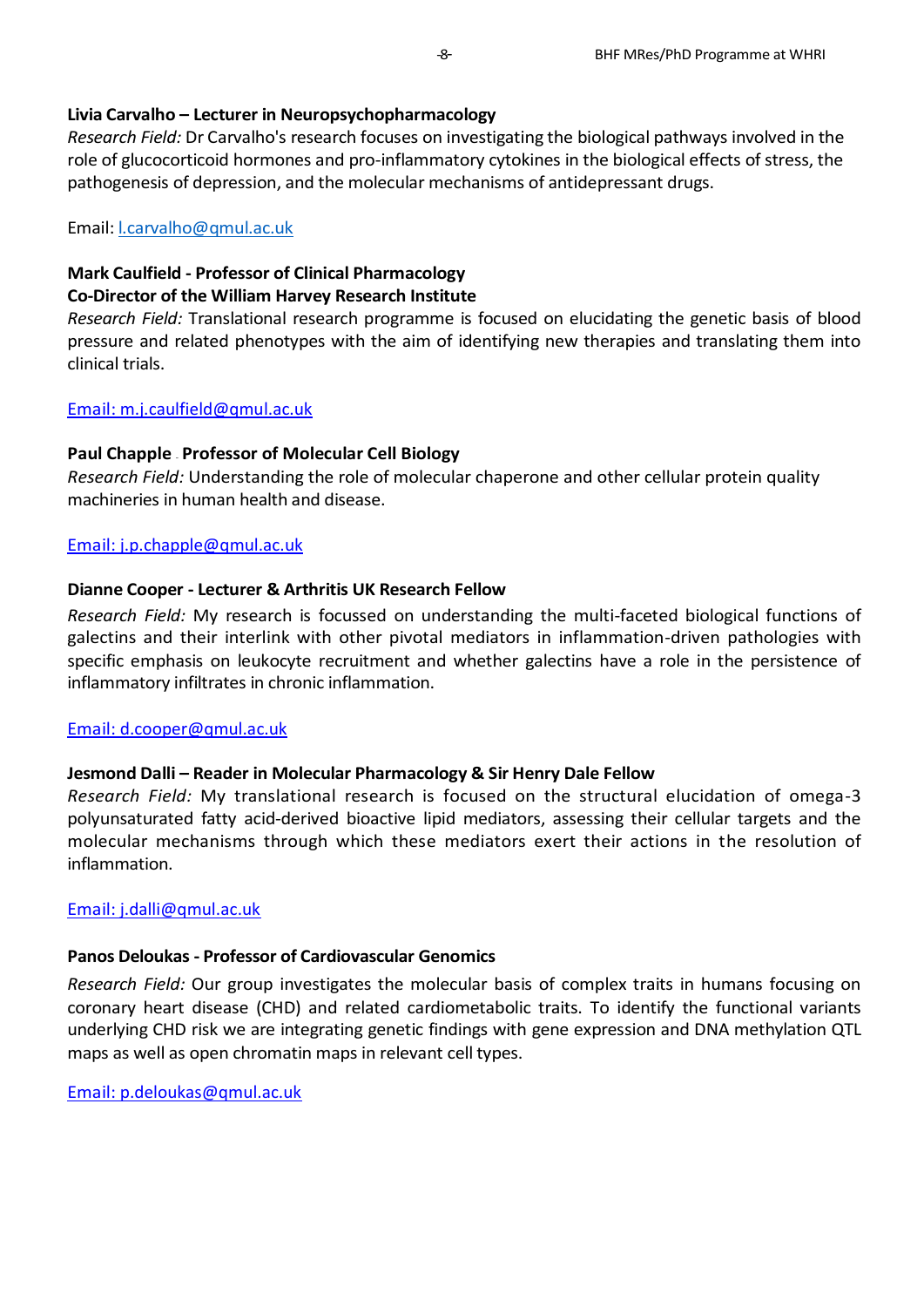#### **Sian Henson - Senior Lecturer**

*Research Field:* Investigations into the dysregulation T cell metabolism during senescence and how this maintains an inflammatory deleterious state. Furthermore how changes in key metabolic regulators with senescence leads to alterations in T cell trafficking.

Email: [s.henson@qmul.ac.uk](mailto:s.henson@qmul.ac.uk)

#### **Adrian Hobbs – Professor of Cardiovascular Pharmacology**

*Research Field:* The physiological and pathological actions and interactions of guanylyl cyclases in the cardiovascular system; impact on pulmonary artery hypertension and systemic blood pressure.

#### Email: [a.j.hobbs@qmul.ac.uk](mailto:a.j.hobbs@qmul.ac.uk)

#### **Kairbaan Hodivala-Dilke - Professor of Angiogenesis**

*Research Field:* Angiogenesis, the formation of new blood vessels from pre-existing ones, is essential for tumour growth and cancer spread. Modulation of angiogenesis is therefore a logical approach to cancer treatment. Our research aims to examine the molecular mechanisms underlying angiogenesis, vascular leakage and lymphangiogenesis, using a combination of endothelial-, pericyte and lymphatic endothelial-specific knock-out and knock-in systems in mouse models of cancer and other vascular diseases, and ex vivo angiogenesis assays and analysis of the cellular and molecular mechanisms behind these observations.

#### Email: [k.hodivala-dilke@qmul.ac.uk](mailto:k.hodivala-dilke@qmul.ac.uk)

## **David Kelsell - Professor of Human Molecular Genetics**

*Research Field:* My work is based largely on the molecular mechanisms underlying primarily inherited monogenic disease. Examples of current studies include investigating disease mechanisms in both skin and heart associated with keratoderma and sudden cardiac death.

#### Email: [d.p.kelsell@qmul.ac.uk](mailto:d.p.kelsell@qmul.ac.uk)

## **Márta Korbonits - Professor of Endocrinology and Metabolism**

*Research Field:* Studies into the clinical, biochemical and genetic characteristics of patients with endocrine disorders.

## Email: [m.korbonits@qmul.ac.uk](mailto:m.korbonits@qmul.ac.uk)

## **David Lee - Professor of Cell & Tissue Engineering**

*Research Field:* Mechanobiology, involving studying the effects of mechanical forces on stem and differentiated cells. Specific focus has been placed on the signalling pathways that transduce a mechanical stimulus into a biological response with particular emphasis on reorganisation of the nucleus.

Email: [d.a.lee@qmul.ac.uk](mailto:d.a.lee@qmul.ac.uk)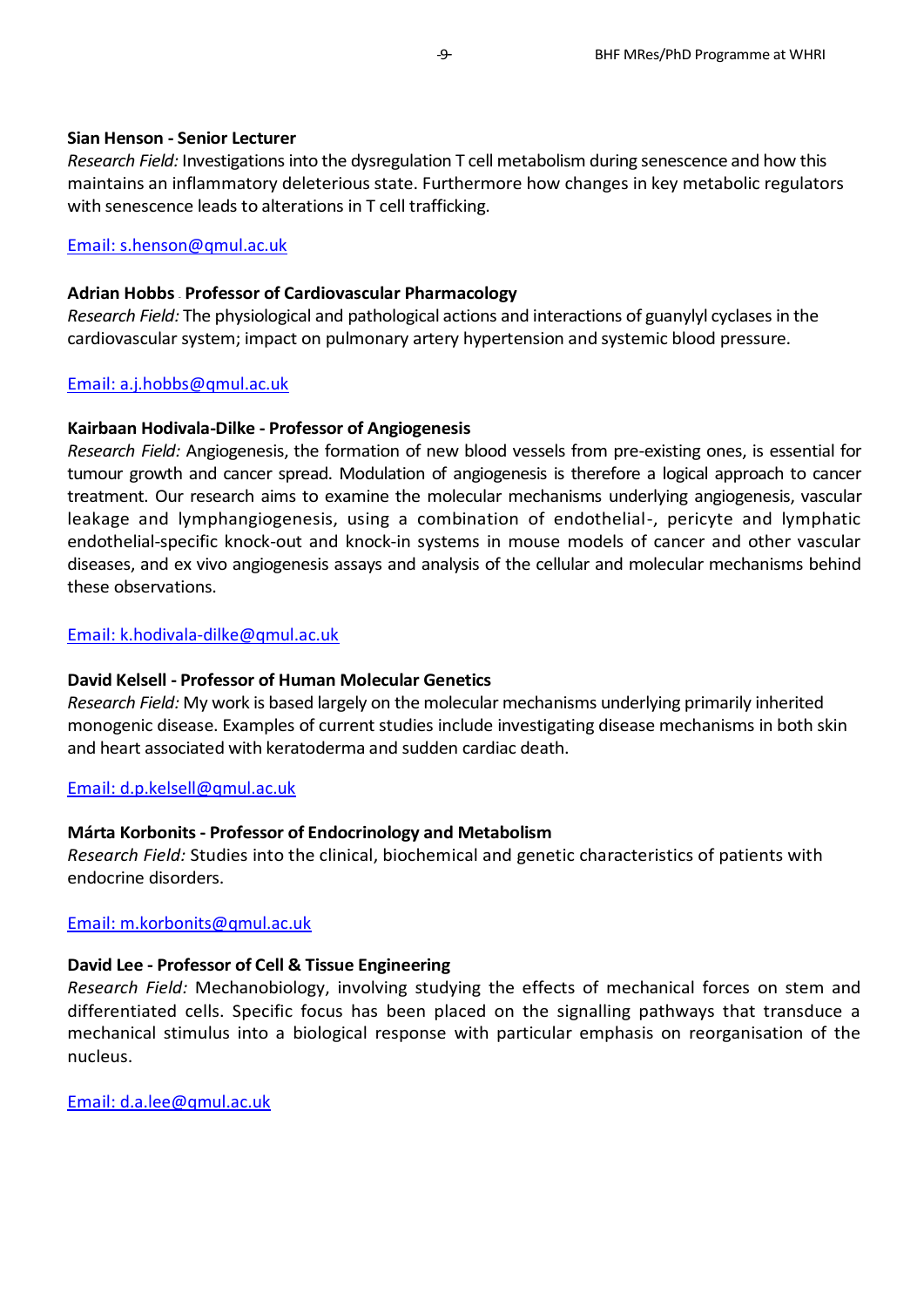## **Fiona Lewis – Lecturer in Mycordial Repair and Regeneration**

*Research Field*: Fiona's research focuses on understanding the effect of ageing on stem cell regerative potential for cardiac repair and regeneration. She is currently pursuing two major research themes: (1) Influence of donor age/disease on iPSC potential and (2) Exosomes for cardiac repair and regeneration.

## [Email: f.lewis@qmul.ac.uk](mailto:f.lewis@qmul.ac.uk)

## **Paula Longhi – Reader in Dendritic Cell Biology & BHF Intermediate Fellow**

*Research Field:* Study of the role of Dendritic cells in the control of vascular inflammation in atherosclerosis. Investigation of Dendritic cells-adipose tissue cross-talk in the control of adipose tissue inflammation and its contribution to type 2 diabetes and cardiovascular diseases.

## Email: [m.longhi@qmul.ac.uk](mailto:m.longhi@qmul.ac.uk)

## **Federica Marelli-Berg – BHF Chair of Cardiovascular Immunology**

*Research Field:* Investigations into the dynamics and mechanisms of regulatory and memory T cell trafficking.

## Email: [f.marelli-berg@qmul.ac.uk](mailto:f.marelli-berg@qmul.ac.uk)

## **Alvaro Mata - Reader in Biomaterials and Biomedical Engineering**

*Research Field:* Investigating the effects of mechanical loading on cell function, including elucidation of the mechanisms of mechanical transfer and transduction to induce alterations in gene expression.

## Email: [a.mata@qmul.ac.uk](mailto:a.mata@qmul.ac.uk)

## **Anthony Mathur - Professor of Cardiology**

*Research Field:* Translational cardiology targeting new biological and interventional approaches to the 'no option patient'. Stem cell therapy for cardiac disease. Development and testing of new cardiovascular devices.

## Email: [a.mathur@qmul.ac.uk](mailto:a.mathur@qmul.ac.uk)

## **Patricia Munroe - Professor of Molecular Medicine**

*Research Field:* The genetic and molecular basis of hypertension and cardiac arrhythmias.

## Email: [p.b.munroe@qmul.ac.uk](mailto:p.b.munroe@qmul.ac.uk)

## **Suchita Nadkarni – Lecturer in Immunology and BHF Fellow**

*Research Field:* Suchita's work focuses on the role of the maternal immune system in shaping pregnancy outcomes. Suchita is specifically interested in how maternal neutrophils can influence T-cell responses and how such interactions can regulate placental development (see image) and her main disease area of interest is pre-eclampsia In addition to their roles in placental development. Suchita is also interested in how neutrophil-T cell interactions can influence maternal cardiovascular responses during pregnancy and fetal development.

[Email: s.nadkarni@qmul.ac.uk](mailto:s.nadkarni@qmul.ac.uk)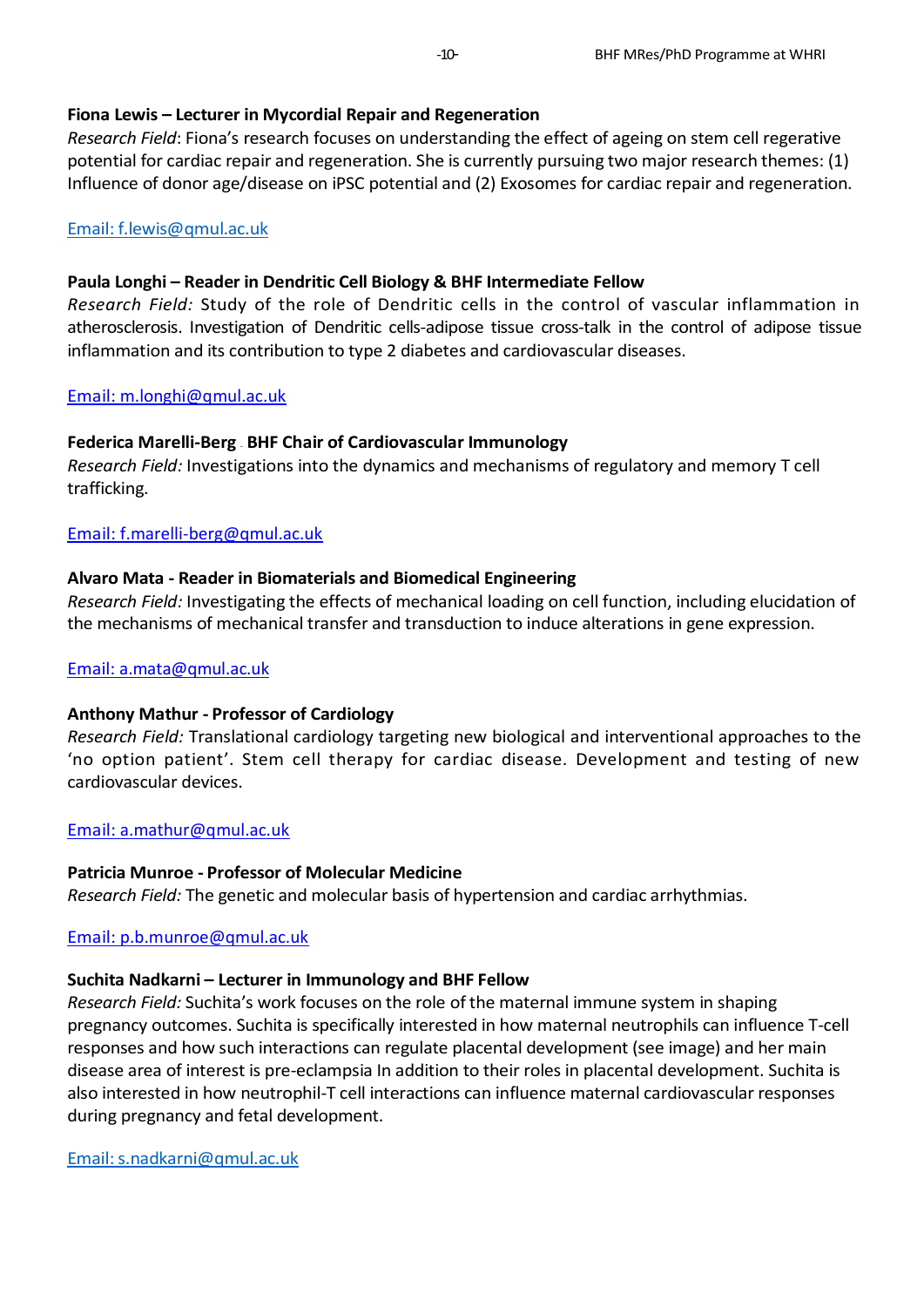## **Thomas Nightingale - Lecturer Cell Biology**

*Research Field:* Investigations into the role, mechanism and functional significance of intracellular trafficking in endothelial cells on haemostasis and inflammation.

## Email: [t.nightingale@qmul.ac.uk](mailto:t.nightingale@qmul.ac.uk)

## **Sussan Nourshargh - Professor of Microvascular Pharmacology**

*Research Field:* Investigations into the mode, dynamics and mechanisms of leukocyte transmigration as induced by physiological and pathological inflammation.

## Email: [s.nourshagh@qmul.ac.uk](mailto:s.nourshagh@qmul.ac.uk)

## **Mauro Perretti - Professor of Immunopharmacology**

*Research Field:* Pioneered the concept of endogenous anti-inflammatory and pro-resolving mediators and pathways, studying their impact on the immune response within the vasculature as well as the target organ (joint, heart, kidney, liver). Our lab has established expertise in the running of in-vivo models of inflammation, spanning from protocols to study leukocyte recruitment to models of ischaemia-reperfusion, Intravital microscopy, together with deep analyses of neutrophil biology in static and under flow condition. In the last years, developed an interest in the exploitation of novel ligands toward anti-inflammatory GPCRs as novel therapeutic entities, together with an interest in the biology of leukocyte-derived microvesicles.

#### [Email: m.perretti@qmul.ac.uk](mailto:m.perretti@qmul.ac.uk)

## **Steffen Petersen – Professor of Cardiovascular Medicine**

*Research Field:* Clinical trials using CMR, cost-effectiveness analysis related to cardiac imaging and primary prevention, large scale population based studies using CMR (UK Biobank cardiac imaging lead) and electronic health record research that incorporates cardiac imaging data.

## [Email: s.e.petersen@qmul.ac.uk](mailto:s.e.petersen@qmul.ac.uk)

## **Antal Rot - Wellcome Trust Investigator and Arthritis Research UK Chair in Inflammation Sciences**

*Research Field:* Antal's research interests are related to the molecular and cellular mechanisms of inflammation and the involvement of chemokines, their classical and atypical receptors in immune response and disease pathogenesis.

## [Email: a.rot@qmul.ac.uk](mailto:a.rot@qmul.ac.uk)

## **Ken Suzuki - Professor of Translational Cardiovascular Therapeutics**

*Research Field:* Translational research to develop novel approaches for treating heart failure, including cell-based therapy, gene therapy and regenerative therapy. Also developing interest innate immunity in the heart (i.e. TRL signalling in cardiomyocytes and alternatively activated macrophages).

[Email: ken.suzuki@qmul.ac.uk](mailto:ken.suzuki@qmul.ac.uk)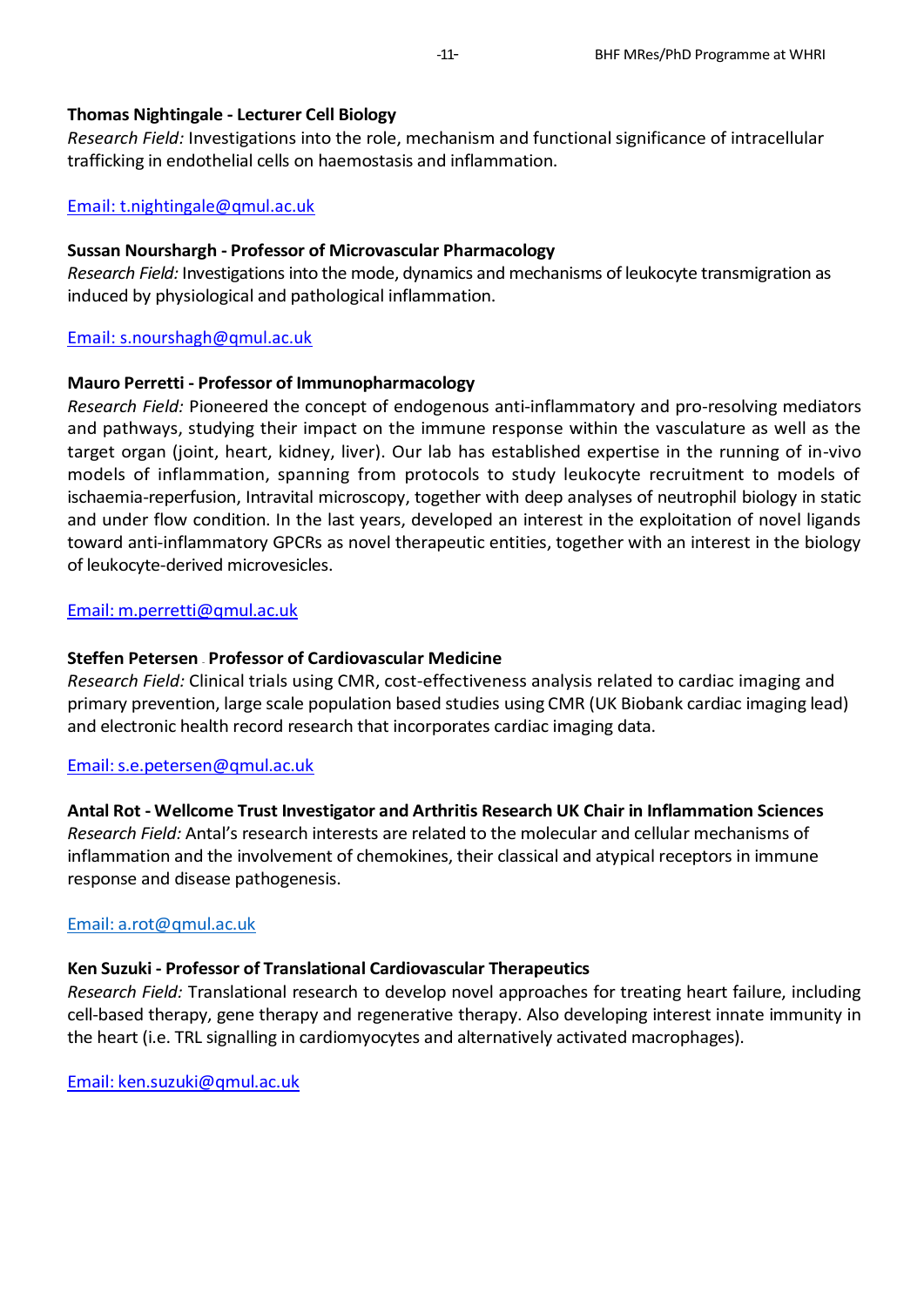#### **Christoph Thiemermann - Professor of Pharmacology**

*Research Field:* Investigations into the pathophysiology of circulatory failure, systemic inflammation and organ injury dysfunction (including multiple organ failure) associated with sepsis, trauma, haemorrhage and ischaemia/reperfusion including myocardial infarction, heart failure, acute kidney injury and chronic kidney disease. In particular, investigation of the effects of aging and diabetes on outcomes (in the above disease states) and the development of novel and translatable treatment strategies to improve patient outcomes in acute MI, perioperative care, trauma-haemorrhage, sepsis, acute kidney injury, chronic kidney disease and diabetic nephropathy.

#### [Email: c.thiemermann@qmul.ac.uk](mailto:c.thiemermann@qmul.ac.uk)

#### **Andrew Tinker - Professor of Cardiac Electrophysiology**

*Research Field:* I am interested in what role potassium channels and cell signalling proteins play in cardiac (patho)physiology. The question is how these might act to reinforce normal heart rhythm or act as substrates for cardiac arrhythmia. We have specific interests in a range of potassium channels and heterotrimeric G-protein signalling in the heart and blood vessels. Technically we are using unique strains of genetically modified mice either generated by ourselves and\or provided by collaborators. We combine this with complex murine phenotyping capabilities including ex-vivo single-cell electrophysiology and imaging of cardiac myocytes (ventricular, atrial and SA nodal), in-vivo telemetry in awake conscious mice to measure heart rate, heart rate variability and document abnormal rhythm, blood pressure and in-vivo electrophysiology studies with programmed electrical stimulation to induce arrhythmia. We have an established track record in molecular and cellular studies. I have several distinctive research strands being pursued in my laboratory with work on ATP-sensitive K+ channels, Gprotein gated inwardly rectifying K+ channels and cardiac channelopathies.

#### [Email: a.tinker@qmul.ac.uk](mailto:a.tinker@qmul.ac.uk)

#### **David van Heel - Professor of Genetics**

*Research Field:* East London Genes & Health is a long-term bioresource of Bangladeshi and Pakistani adults in East London, with DNA, e-health records and recall for further studies. The resource supports many different areas of research. My particular research interests are in naturally occurring human gene knockouts; and in a large scale East London non-invasive cardio-metabolic phenotyping program (body & visceral fat, liver fat, retinal imaging, blood biomarkers).

#### [Email: d.vanheel@qmul.ac.uk](mailto:d.vanheel@qmul.ac.uk)

#### **Tim Warner - Professor of Vascular Inflammation**

*Research Field:* Investigations into influences of prostanoids and other vascular mediators on platelet and blood vessel wall reactivity.

#### [Email: t.d.warner@qmul.ac.uk](mailto:t.d.warner@qmul.ac.uk)

#### **James Whiteford – Senior Lecturer in Microvascular Research**

Research Field: Investigations into the mechanisms of angiogenesis and the development of novel antiangiogenic therapeutic reagents.

[Email: j.whiteford@qmul.ac.uk](mailto:j.whiteford@qmul.ac.uk)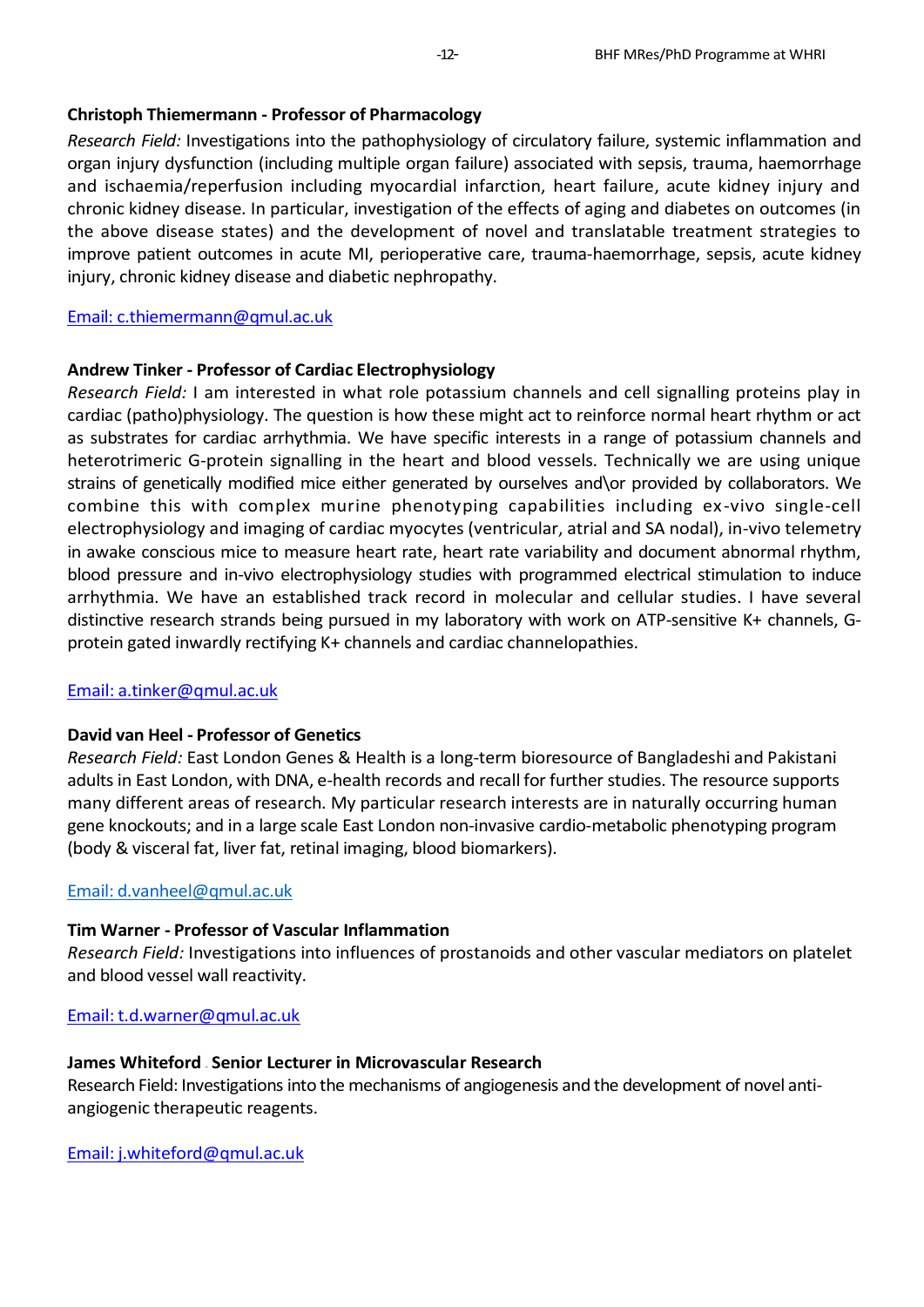#### **Qingzhong Xiao - Professor of Stem Cells and Cardiovascular Disease**

*Research Field:* Investigations into the role of stem/progenitor cells, proteases and other genes-ofinterest in the pathogenesis of cardiovascular diseases; Vascular cell differentiation from stem cells and molecular mechanisms involved; or direct conversion of other somatic cells into vascular cells and its application.

#### [Email: q.xiao@qmul.ac.uk](mailto:q.xiao@qmul.ac.uk)

#### **Muhammad Magdi Yaqoob - Professor of Nephrology**

*Research Field:* Pathogenesis of acute and chronic uraemia (with and without diabetes) and its complications (cardiovascular, musculoskeletal, haematological, immunological and genetic). Investigations include the examination of downstream effects of acute and chronic kidney injury in clinical subjects and in experimental models, both in vivo and in vitro.

[Email: m.yaqoob@qmul.ac.uk](mailto:m.yaqoob@qmul.ac.uk)

## **5. Details of current postgraduate students, proposed monitoring and other training schemes that will be in place**

#### **5.1 Total graduate research students**

WHRI currently hosts over 100 postgraduate research students (MRes and PhD), while SMD has over 420 currently registered PhD students. For students enrolled in 2009-10 the SMD completion rate within 4 years was 97%, and for the 2010-11 intake was 87%; WHRI's data for the same intakes are 100% and 96%, and for QMUL as a whole 92% and 93%. High completion rates are also a hallmark of students trained by the programme supervisors (see section 4).

Overall, SMD provides an outstanding environment for PhD training. In PRES2015, PGR students within SMD reported higher levels of satisfaction than the Russell Group mean with regard to their support and training, their professional and researcher development, the research culture they experience, and the quality and involvement of their project supervisors. Notably for WHRI, our students scored their satisfaction at professional development as 92%, 14 percentage points higher than the Russell Group mean. Further analyses of PRES2015 data for PGR students within clinical medicine (REF2014 UoA1) showed SMD had an overall satisfaction score 3.2 percentage points above the Russell Group mean, 3.3 percentage points above the pre-92 group and 4.8 percentage points above the London mean. These PRES2015 outcomes follow comments from the REF2014 UoA1 panel, which noted that a particular strength of SMD was its 'effective and sustainable doctoral research training and evidence of a strong and integrated research student culture'.

## **5.2 Monitoring progression of the programme & students**

## 5.2.1 Managing & monitoring the PhD Programme

The management and monitoring of the BHF 4 year PhD Programme will be under the Programme Committee, composed of the Head of Programme Prof Marelli-Berg, Prof Ahluwalia (Programme Coordinator), Prof Warner, Prof Brown, Prof Deloukas, and Prof Tinker.

All members of the Programme Committee are experienced PhD supervisors, and Tinker has also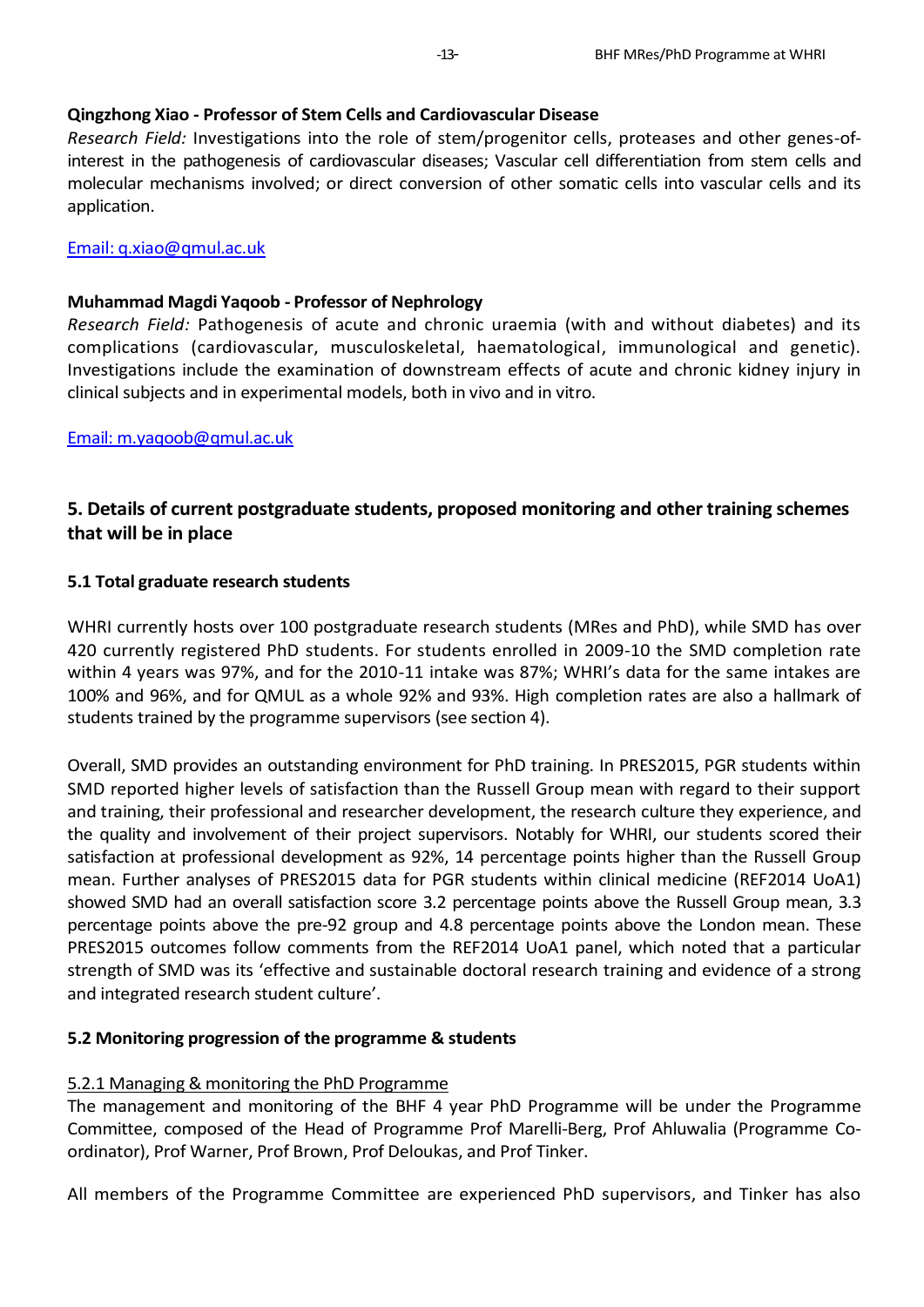overseen a 4-year PhD programme (funded by the MRC as a Doctoral Training Grant at UCL). Ahluwalia has substantial experience of mentoring schemes, having been involved since 2005 in the development and running of the National Mentoring Scheme for Women Pharmacologists and being awarded the 2015 Prize for Research by the WISE (Women in Science and Engineering) Campaign. The Programme Committee will meet at in each semester; at the beginning of the academic year for course commencement, in January to review taught course outcomes and research project placements, and in April/May for PhD project decisions. The Programme Committee will refer to the WHRI Board, and to the SMD Graduate Studies Committee and QMUL Postgraduate Research and Programmes Exam Board, as well as to the BHF.

#### 5.2.2 Monitoring & mentorship of students

The WHRI Director of Graduate Studies and Education Committee oversee MRes/PhD student supervision within WHRI. At the SMD level a robust and effective monitoring system is in place, managed centrally by the Graduate Studies Committee (chaired by Warner) and Student Office with data and supervisor-student interactions controlled online via Queen Mary's MySIS system. Briefly, at 9

and 18 months students will produce interim reports of their progress and future plans, which will be considered by two independent assessors in conjunction with reports from the supervisors. At 30 months students will produce a short report of the progress of their research and an outline thesis plan and timetable for completion. Working together with the primary and secondary supervisors these assessors will provide a team providing pastoral care for the student and advice with respect to the many issues that arise in our profession outside of the actual experimental details of the research project. In particular this team will support the student in formulating his/her long-term career plans and identifying laboratories for post-doctoral positions. Students will also present at 'Research In Progress' meetings, at which PhD students and junior post-doctoral researchers share their on-going experimental work with researchers from across WHRI.

The integrated arrangement of research student progress reports, meetings and mentoring will provide an independent assessment of the progress of students and so ensure timely and successful completion of PhDs and progression to post-doctoral training.

## **5.3 Transferable skills and generic training**

Within the SMD all students participate fully in a doctoral development training scheme, based on the Vitae Researcher Development Framework. This approach means that students are well prepared to become successful independent researchers and fully equipped with the necessary skills to enter the workplace. As we do presently, over the four years of their training the BHF MRes/PhD students will work with their supervisors and mentors to identify their individual training needs. In addition to opportunities within WHRI, students will then undertake training programs from a range of activities offered by the SMD and by QMUL's Doctoral College. In brief each activity has a point score with students being required to accumulate training experiences to a total of 210 points over the period of their research degree.

BHF MRes/PhD students will also be able to apply for the accreditation of points to outside activities, including external training courses and conference attendance. Students will also have additional training opportunities including: